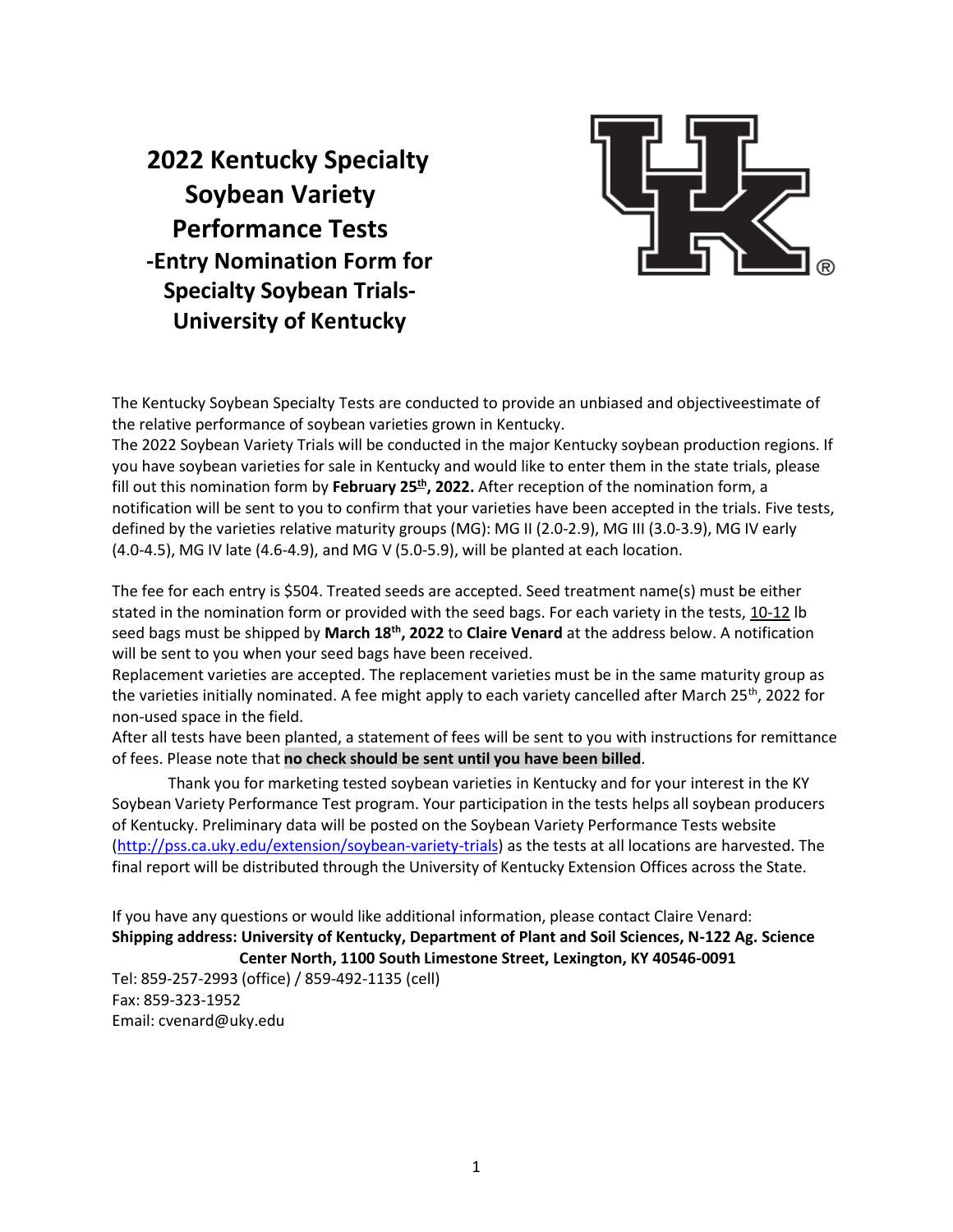## **Nominator name:**

*(please enter your first and last names)*

## **Organization name:**

*(please enter your company name, institution, other…)*

# **Organization address:**

## **Phone number:**

# **Email address:**

| спан аччгсээ.                                                                                                                                                                                                                       |       |
|-------------------------------------------------------------------------------------------------------------------------------------------------------------------------------------------------------------------------------------|-------|
| How do you prefer to be contacted to receive the statement of fees?<br>By email   By mail<br>Remittance of the fees will be due 30 days after receiving the statement of fees from the Kentucky Agricultural<br>Experiment station. |       |
| Would you like to receive printed copies of the annual report?<br>A pdf version of the report will be emailed to all nominators. The printed copies and mailing are free of charge.                                                 |       |
| I don't need any printed copy. I will use the pdf version of the report.<br>Yes. Please mail me ___ copy(ies).                                                                                                                      |       |
| By checking the box below, you confirm that you have read the procedures and regulations for<br>the Kentucky Soybean Variety Performance Tests on page 4, and you agree with all.<br>I agree                                        |       |
| Nominator's signature:                                                                                                                                                                                                              | Date: |

*(printed)*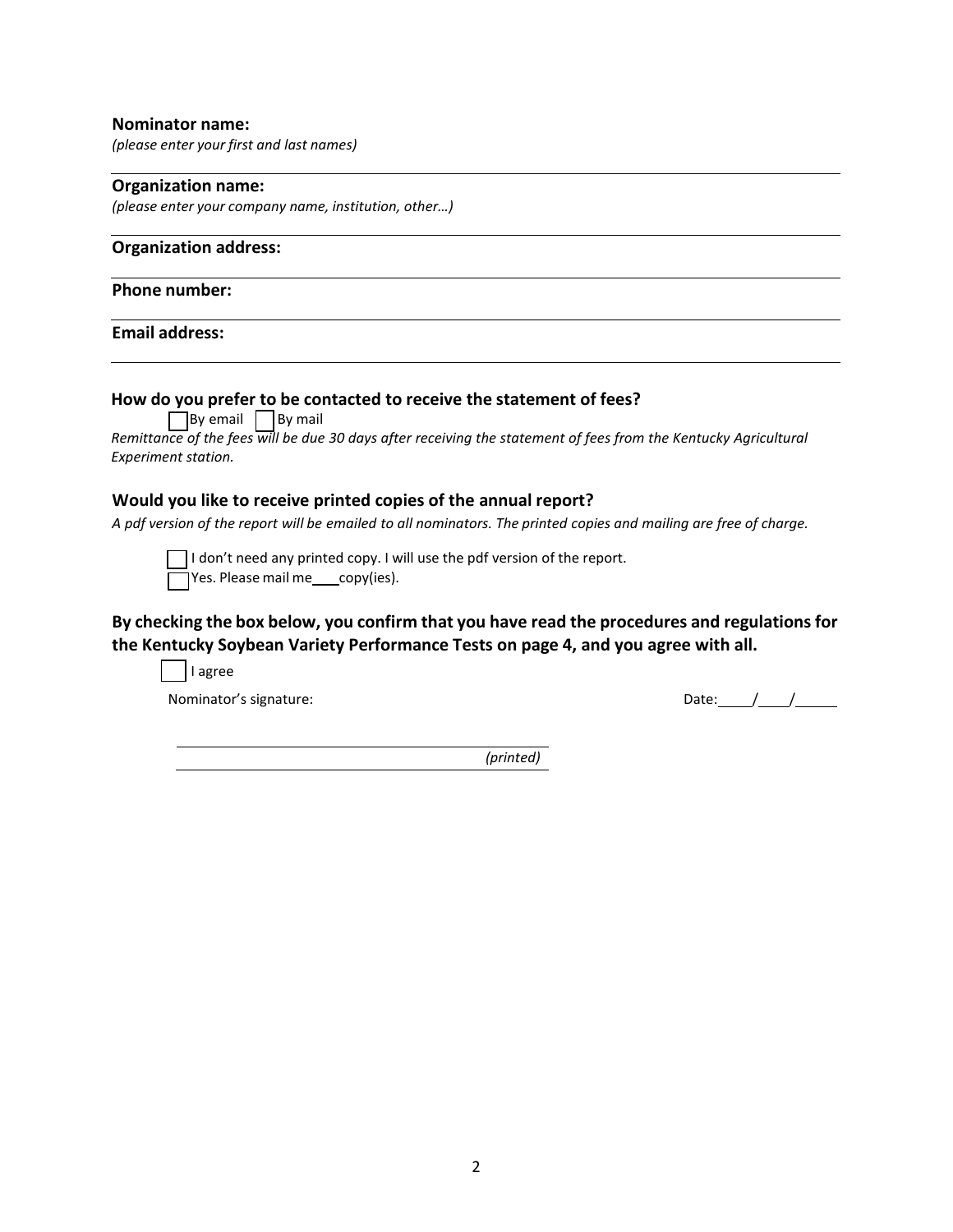**Nomination List:** entries within maturity range 2.0 – 5.9 are accepted. If you would like to nominate more than 15 entries, please duplicate this page. Please type information in the table.

|                                      | <b>VARIETY NAME</b> | MaturityGroup | Percent germination  Information | <b>Disease Resistance</b> | Seed treatment(s) |
|--------------------------------------|---------------------|---------------|----------------------------------|---------------------------|-------------------|
|                                      |                     | $(2.0 - 5.9)$ | 80-100%                          |                           |                   |
| $\mathbf 1$                          |                     |               |                                  |                           |                   |
| $\overline{2}$                       |                     |               |                                  |                           |                   |
| $\mathsf{3}$                         |                     |               |                                  |                           |                   |
| $\overline{4}$                       |                     |               |                                  |                           |                   |
| $\overline{\overline{\overline{5}}}$ |                     |               |                                  |                           |                   |
| $\boldsymbol{6}$                     |                     |               |                                  |                           |                   |
| $\overline{7}$                       |                     |               |                                  |                           |                   |
| $\bf 8$                              |                     |               |                                  |                           |                   |
| $\boldsymbol{9}$                     |                     |               |                                  |                           |                   |
| $10\,$                               |                     |               |                                  |                           |                   |
| 11                                   |                     |               |                                  |                           |                   |
| 12                                   |                     |               |                                  |                           |                   |
| 13                                   |                     |               |                                  |                           |                   |
| 14                                   |                     |               |                                  |                           |                   |
| 15                                   |                     |               |                                  |                           |                   |

**Comments / additional information:**